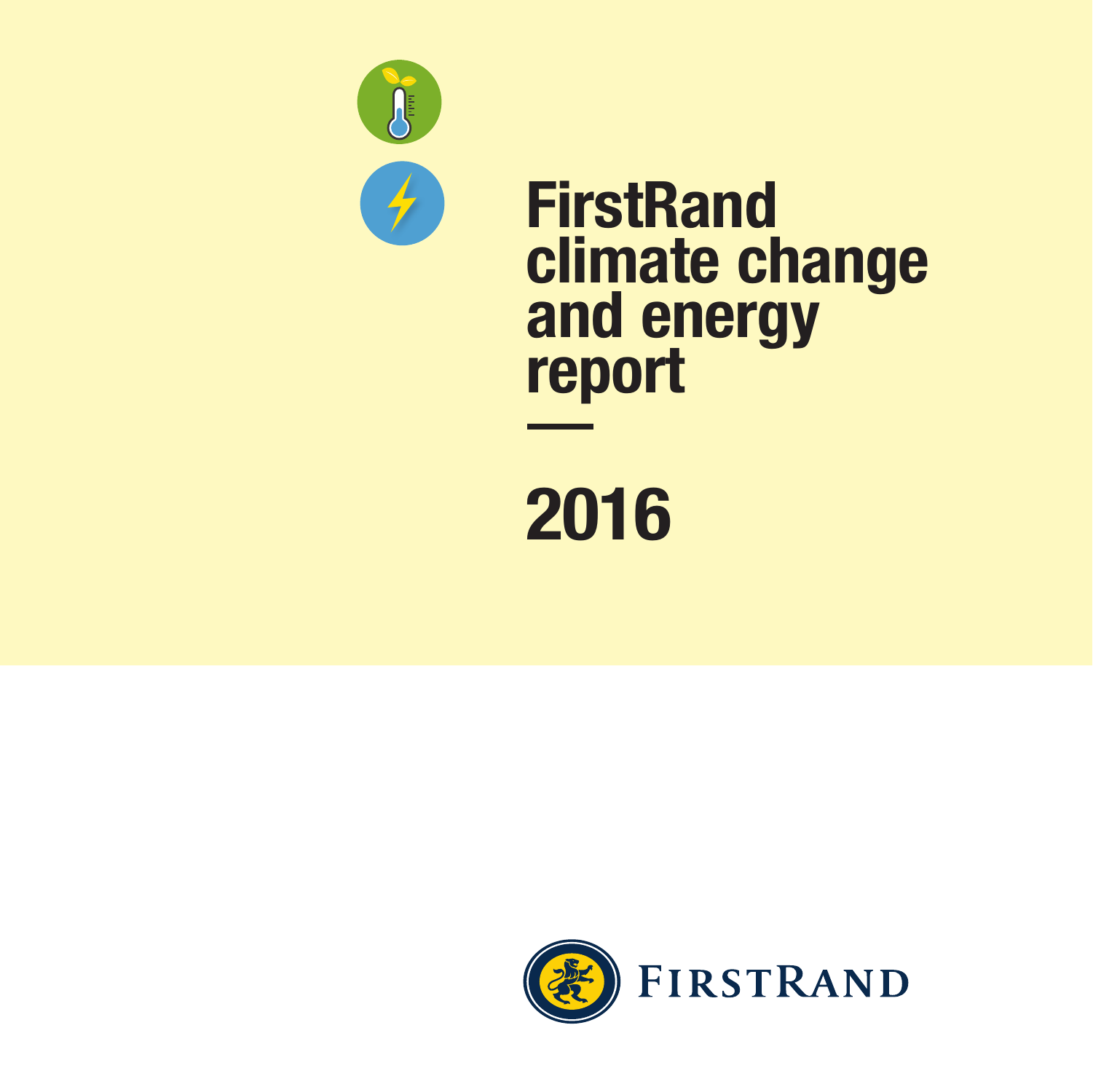

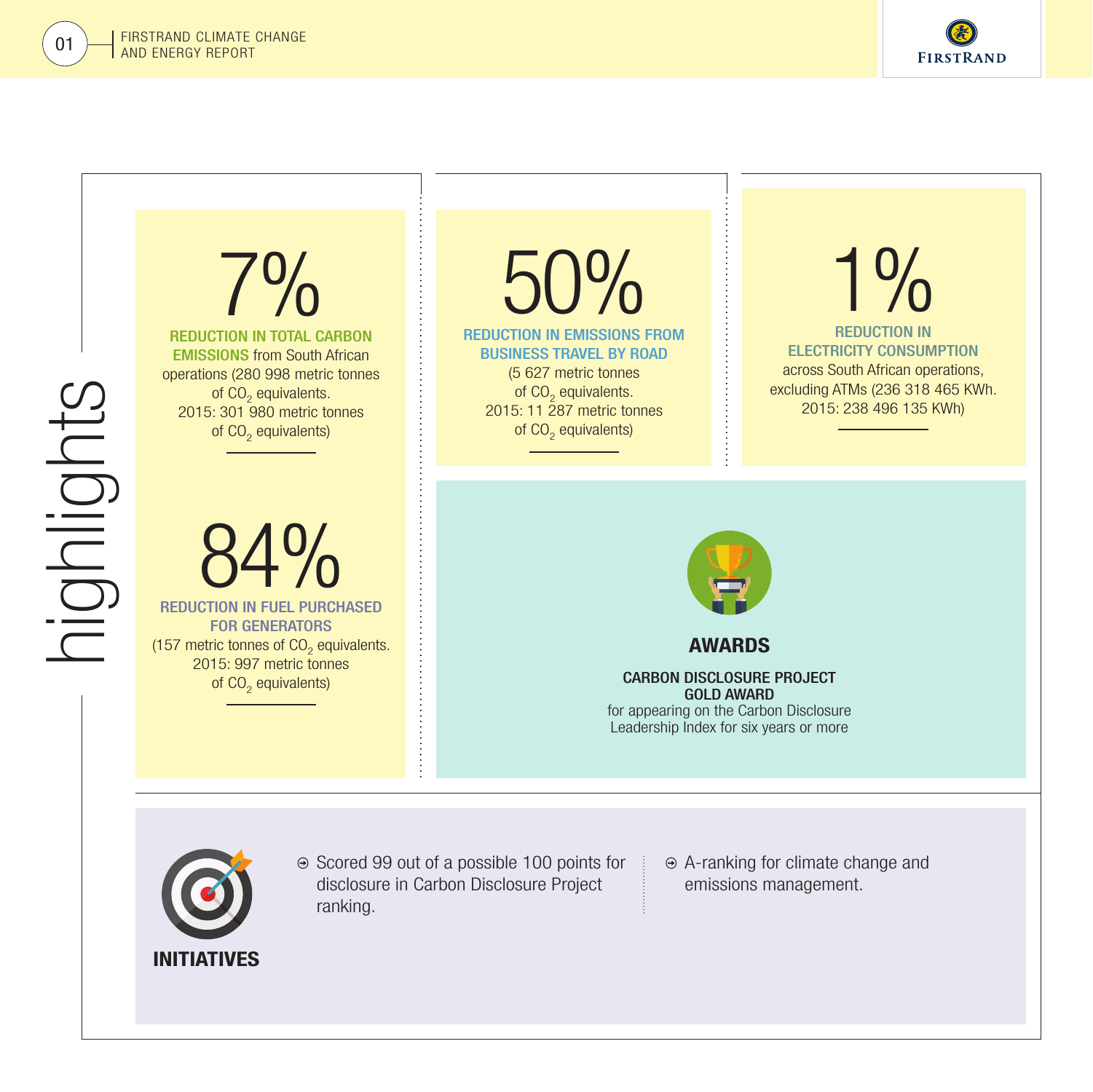



## WHY CLIMATE CHANGE AND ENERGY ARE IMPORTANT TO FIRSTRAND

FirstRand will be exposed to a growing number of social and environmental changes that pose risks as well as opportunities. The group understands that these risks and opportunities may be regulatory, physical or financial in nature and these have the potential to impact its ability to create and sustain value in the short-, medium- and long-term.

FirstRand is committed to assisting in the transition towards a low-carbon economy and supporting the Paris Agreement to keep global temperature increases below 2° C. To make a meaningful contribution to this transition, it is important that the group understands the impact of climate change on its business and the important contribution that its financing activities make to the transition.

## 1.1 Risks posed by climate change and energy

Climate change poses a number of direct risks to FirstRand's operations, as well as indirect risks to financing activities as a result of risks posed to its clients. Energy and water security has had an immediate effect on FirstRand's business continuity planning in recent years. South Africa experienced a recent drought that is raising water security concerns across all sectors of the economy. Reduced water availability is compounded by backlogs in water infrastructure maintenance, which pose continuity risks to FirstRand's direct operations and its client's activities.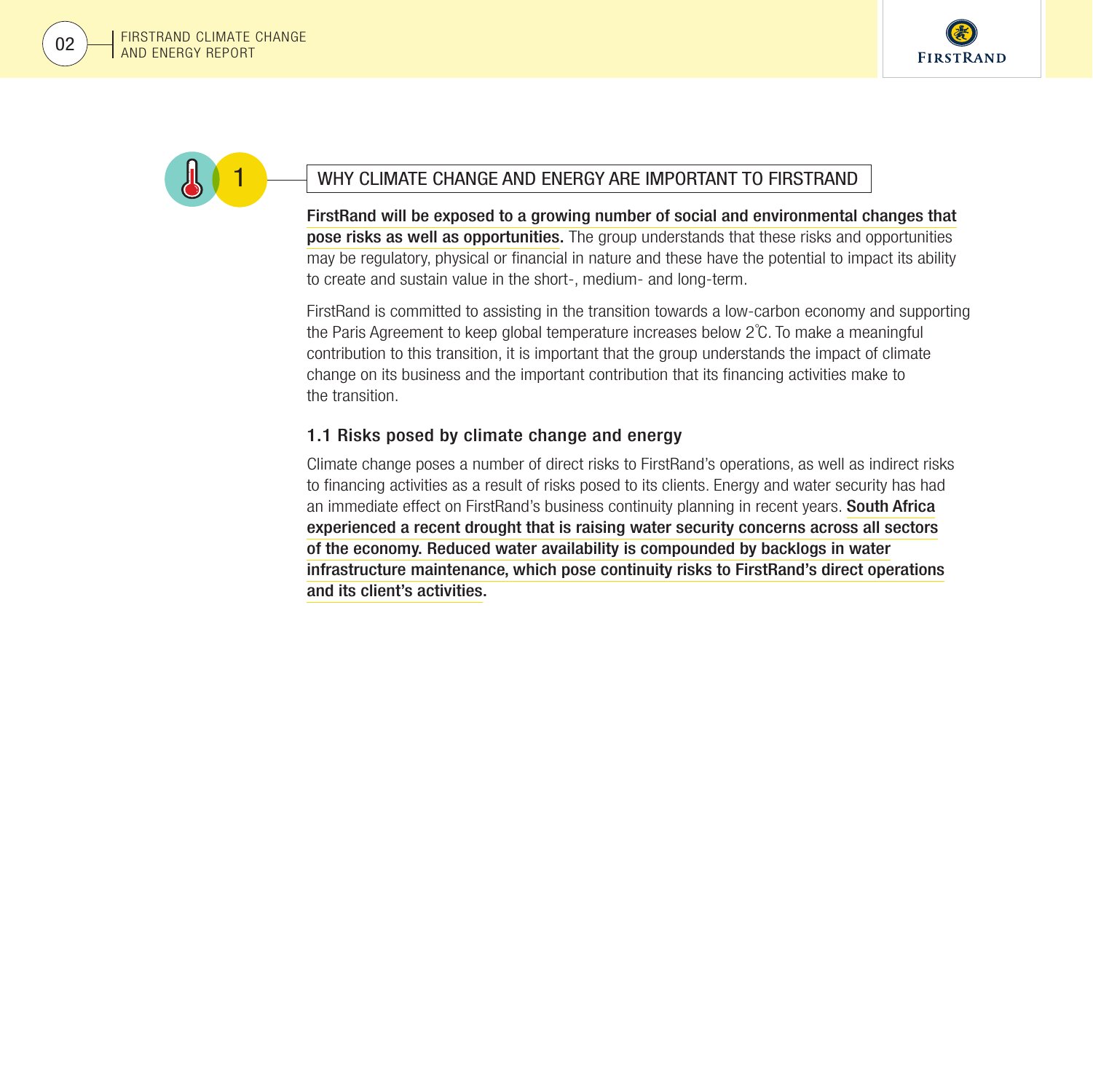

#### CASE STUDY 1: CHANGES IN WEATHER PATTERNS AND EXTREME EVENTS

Changes in rainfall, heat waves and extreme weather events pose a risk to FirstRand's physical assets and its clients' physical assets. Changing climatic patterns in some parts of the country have already led to a decrease in lending in geographical areas where there are drought conditions leading to a shift in availability of finance in traditionally well-established agricultural areas.

## 1.2 Opportunities presented by climate change and energy

#### CASE STUDY 2: INVESTING IN RENEWABLE ENERGY

Through RMB, FirstRand has taken part in the Renewable Energy Independent Power Producer Procurement Programme (REIPPPP) run by the Department of Energy. Participation presented an opportunity to expand existing business services by promoting the benefits of investing, developing and obtaining finance for renewable energy projects to clients.

#### CASE STUDY 3: LAUNCHING NEW PRODUCTS AND SERVICES

Rising electricity tariffs in South Africa have also impacted clients' cash flows and operational costs, encouraging them to improve cost and energy efficiency in their businesses. In response to increased client demand for alternative and renewable energy solutions, FirstRand developed a new way of thinking about identifying opportunities to expand its finance activities to include non-traditional products such as solar panels.

The need to respond to physical impacts of climate change is also presenting financing opportunities. For example, FNB's Commercial Agricultural finance division noticed a growing trend among wine farmers towards purchasing property in the north western regions of South Africa. Upon investigation, it was established that this market shift was due to temperature changes in the country's established wine producing regions, a key variable in wine production. This trend presents FirstRand with an opportunity to provide new products and services in different areas of the country.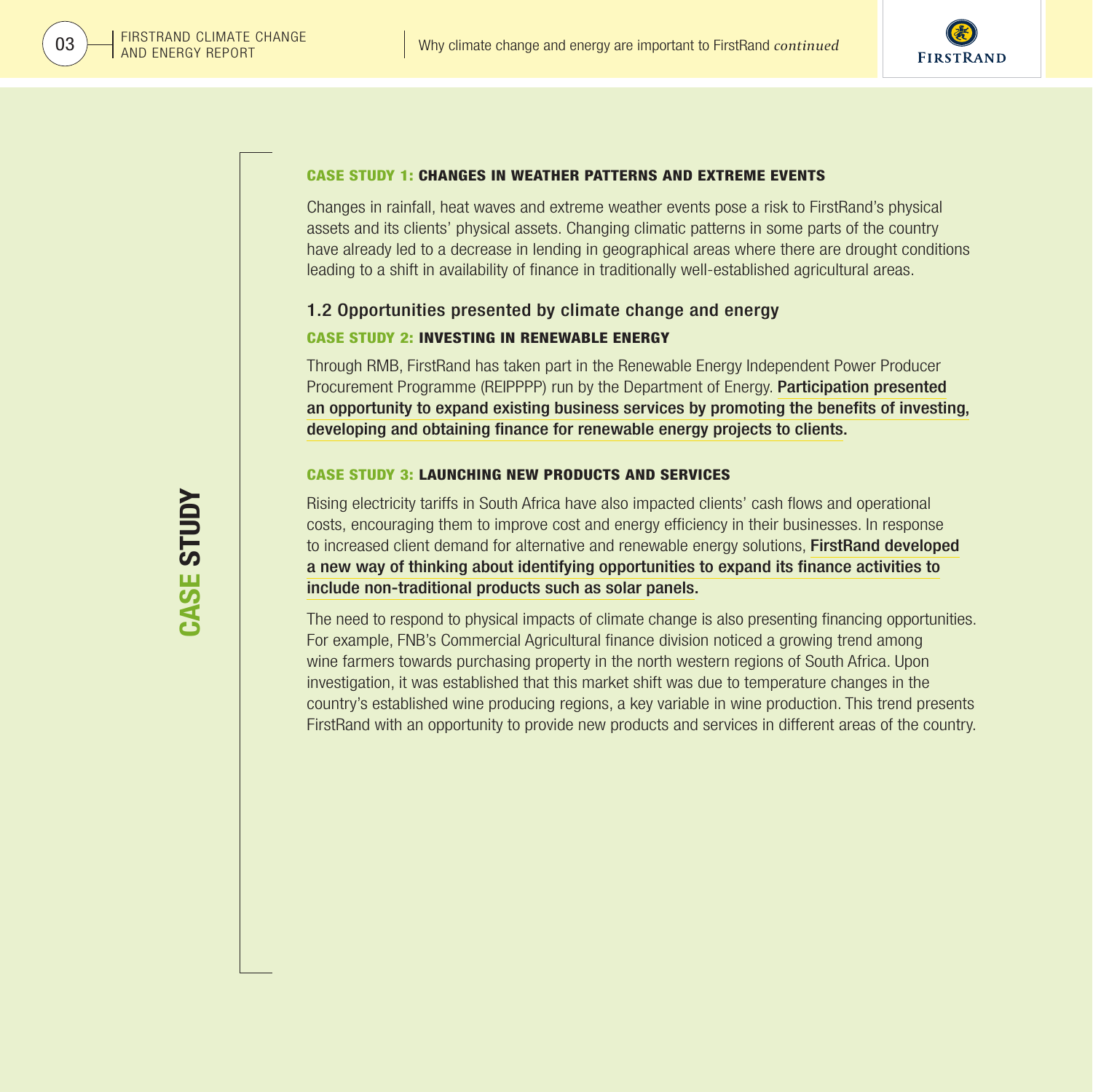



## 2 HOW FIRSTRAND IS MANAGING CLIMATE CHANGE AND ENERGY

## Approach

FirstRand has developed a sound environmental sustainability policy supported by an environmental sustainability risk framework. The purpose of the framework is to ensure that business policies, processes and practices across the group are consistent with applicable laws, international best practices and the voluntary codes FirstRand subscribes to, and that environmental risks are identified and managed proactively throughout the group.

The group identifies and assesses climate change and energy risks under four categories: strategic risk, business risk, credit risk and operational risk. Provision is made for escalating significant environmental and climate change issues to the board via the social, ethics and transformation monitoring committee and the ethics and conduct risk committees in each franchise.

Short term, FirstRand is focusing on achieving greater operational efficiency and containing costs, while growing the business. The group will increase its involvement in climate-related opportunities to adapt its business, and develop relevant finance products and solutions for a carbon-constrained world.

FirstRand will continue to support the development of renewable energy facilities that will decrease future dependency on coal. The group is also actively participating in discussions with development finance institutions and climate change funds to facilitate finance for clients and help stimulate and distribute investment into a low-carbon economy.

## Initiatives to manage climate change and energy

## A response to increased costs and energy supply risks

FirstRand's operations are exposed to physical climate change impacts such as changes in rainfall patterns and extreme weather events.

In March 2015, FNB installed a 115.5k Wp solar PV system at one of its cash centres to reduce dependence on electricity from the Eskom grid. Using more carbon-efficient technologies to generate electricity will help to ensure the continuity of its operations and reduce its carbon footprint.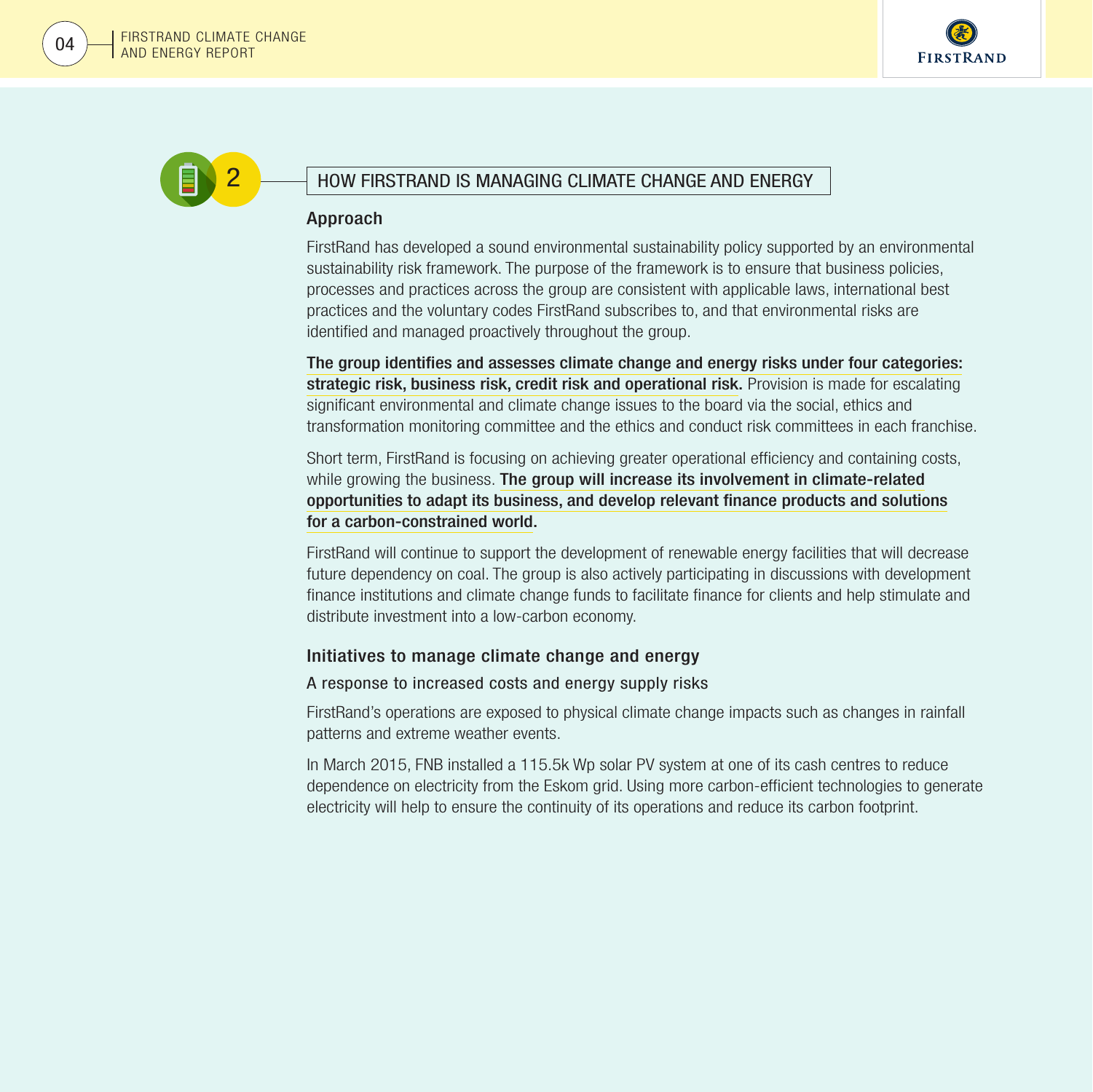

#### A response to improve longer term sustainability risk

When it comes to designing and developing future operations and buildings, the group takes the physical risks associated with selected sites into account during site selection and design. The group will construct all new buildings to achieve, at a minimum, a 4-star Green Building Council of South Africa rating. Examples of green buildings in the FirstRand portfolio include the FNB Portside building in Cape Town (5-star office v1 as built); the FNB Acacia house building in Umhlanga (4-star office v1 design); and the FNB Freedom Plaza building in Windhoek, Namibia (4-star office v1 design).

#### A response to risks due to physical changes

As South Africa experiences water security concerns associated with the drought and backlogs in water infrastructure maintenance, FirstRand has invested in back-up water supplies at many of its facilities. For example, at its Merchant Place campus in Johannesburg, FirstRand installed 13 bulk water storage tanks with a storage capacity of 15 000 litres each.

#### Defining an energy management programme

Electricity consumption is the biggest contributor to the group's carbon emissions. Accordingly, energy management is an important part of the group's carbon management programme. As part of the Private Sector Energy Efficiency project, FirstRand developed an energy management guideline to support the FirstRand environmental sustainability risk framework. This guideline defines the FirstRand approach to energy management and aims to improve consistency in operational energy management processes and the use of energy information as a decision-making tool in building management. The guideline also formalised a process for energy data measurement, collection and reporting, as well as a process for analysing and prioritising energy management initiatives and savings.

The group set new energy and carbon emission reduction targets for its South African operations, as follows:

- $\odot$  electricity reduction target of 15% by 2020 from the 2015 baseline;
- $\odot$  carbon emission reduction target of 20% by 2020 from the 2015 baseline.

#### Managing indirect climate risks to FirstRand's financing activities arising from risks to clients

The group's lending portfolio is at risk from the impact of physical climate change. In response, FirstRand has incorporated the management of indirect climate change risks into client credit risk reviews as part of its lending application processes. The group has adapted its business processes and provided training to employees, including lending relationship managers, to establish and evaluate these risks.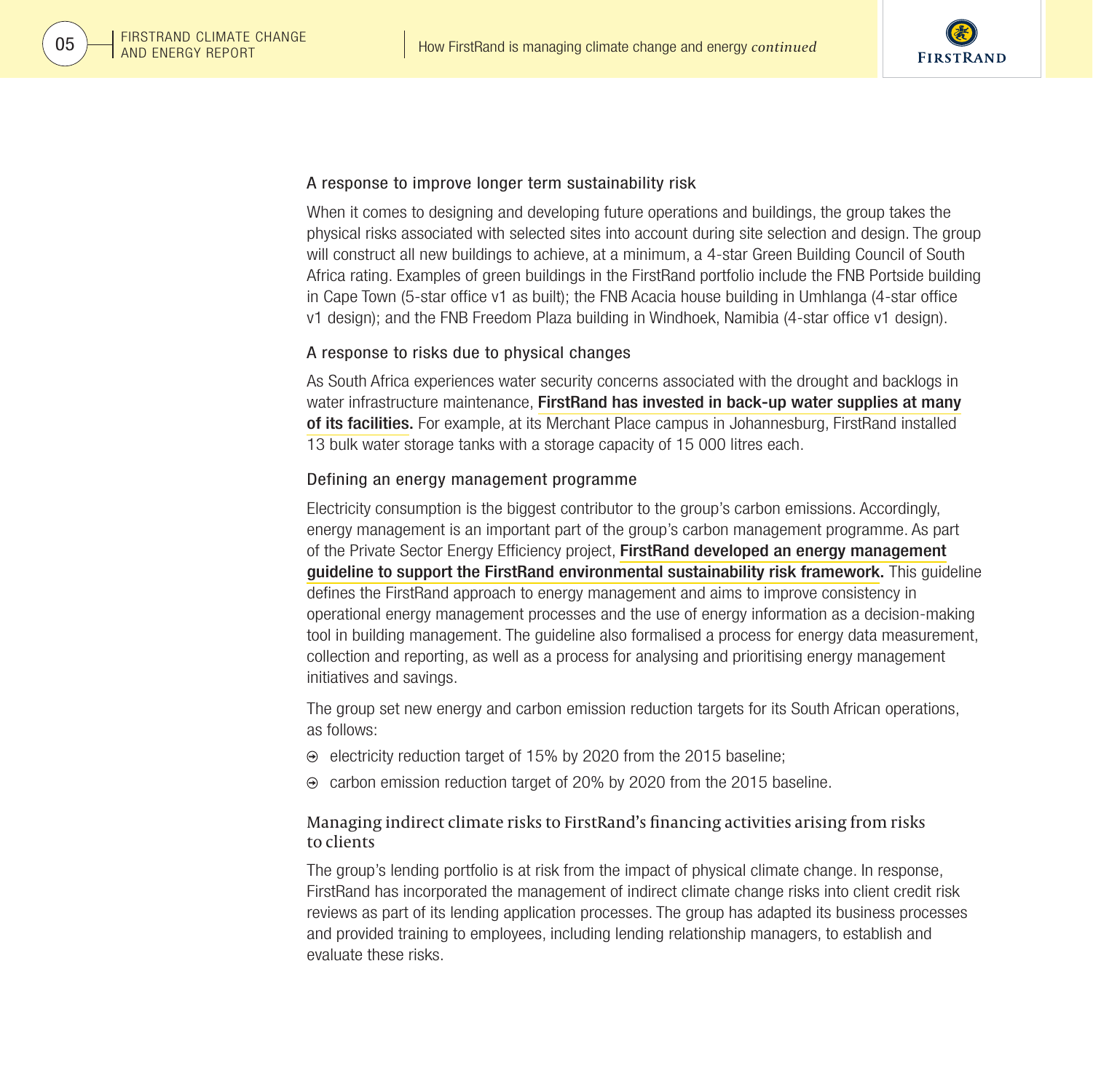



#### Mitigating the impact of physical changes in specific sectors

FNB monitors changing climate conditions and the impact on individuals, agriculture, fisheries and small industries. This equips it to determine the implications of climate change on its lending relationships.

## FNB Agriculture Finance engages with selected insurance companies on a biannual basis to ensure that they are aware of high-risk geographical areas impacted by drought and flood risks.

#### Energy security risks and opportunities

FirstRand is actively financing opportunities as an equity partner in renewable energy projects via the REIPPP. Through RMB, FirstRand has established a team mandated to finance renewable energy projects. These include wind farms, solar photovoltaic (PV) plants, concentrated solar plants, mini-hydro plants as well as biomass plants.

## RMB remains the leading structure of inflation-linked financing in the local renewable energy sector. In total, the RMB has acted as a lead arranger/underwriter on renewable energy deals totalling over 1 000 MW with a total project value of over R55 billion.

Ashburton Investments has also taken advantage of the debt arising from infrastructure projects under the REIPPP by launching a green debt initiative. This gives investors diversified exposure to South African REIPPPP debt across a range of technologies including solar PV, onshore wind, concentrated solar power, hydro and biomass.

#### Innovation to enter new markets

RMB partnered with a listed property company and an energy savings company to invest in a newventure solar panel installation company and has invested R50 million into the venture, allocating a R350 million debt facility for solar panel installation loans in the consumer and industrial market.

#### Supporting clients

Of course, most opportunities presented to FirstRand by physical climate change are financing opportunities. These changes will provide FirstRand's franchises with an opportunity to finance adaptation practices and requirements or mitigation requirements that clients may need for their businesses and operations. To help the commercial customer base to reduce environmental impacts, FNB launched the ecoEnergy Loan during 2011. This loan provides funding for businesses to reduce their operating costs and environmental footprint by improving energy efficiency of commercial properties. FNB has also partnered with an energy savings company to finance residential solar installations as part of the client's home loan.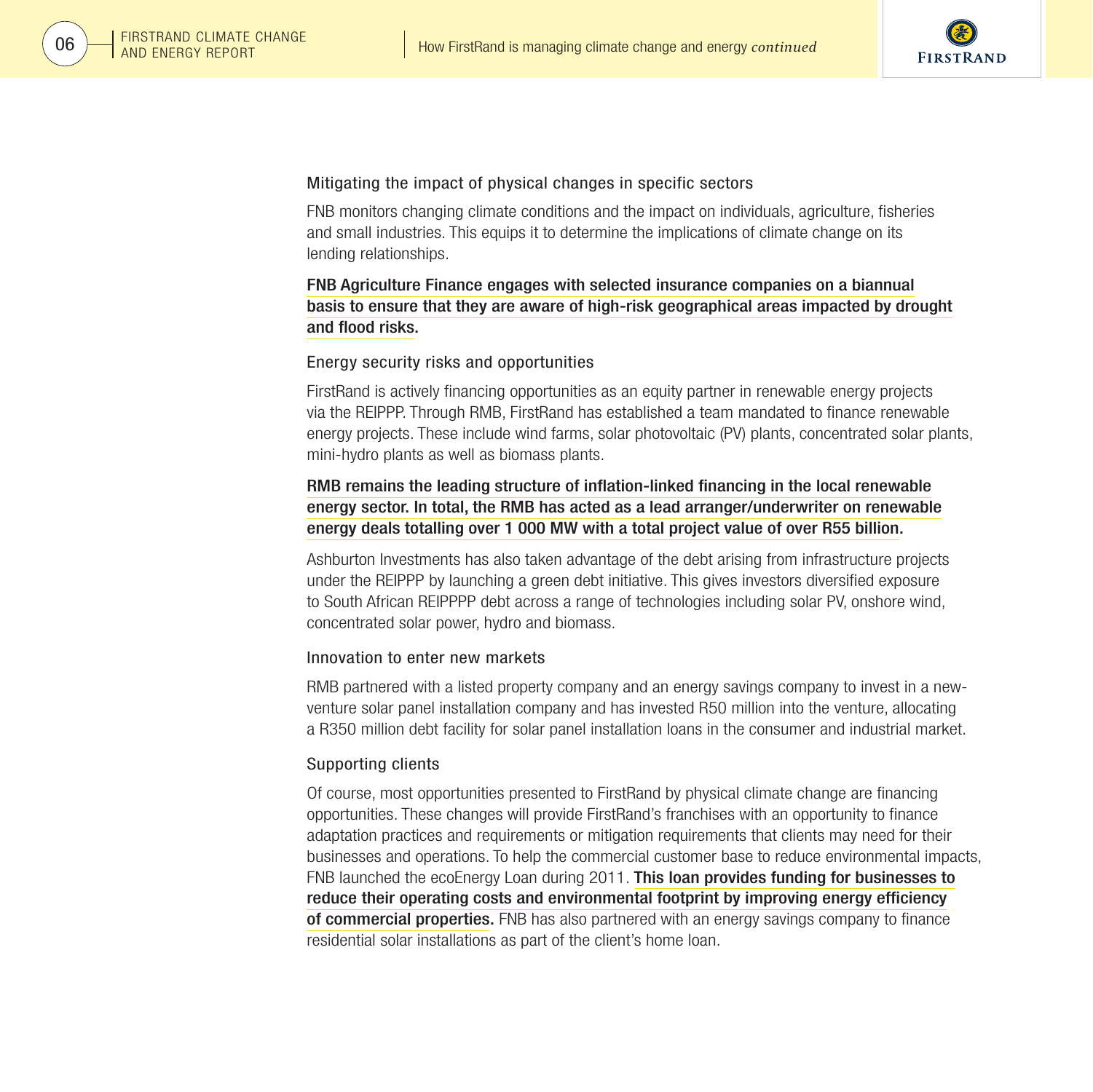

In response to requests from its clients, FNB Business Agriculture has developed a funding product designed to help clients re-establish/expand orchards and vineyards. This product is designed to take account of the impact on the commodity cycle arising directly from changing weather patterns.

## 2.3 Enhancing FirstRand's energy and climate change programme

#### Awareness and training

As part of its PSEE project, the group undertook detailed site assessments with facility managers to identify energy conservation and efficiency initiatives. It also held several training sessions on the FirstRand energy management guideline and site energy tools as well as the operational energy management procedures.

The FNB Points of Presence (PoP) energy team, who manage the FNB branch network and cash centres, has developed an energy efficiency awareness campaign that involves monitoring each branch's energy performance on a monthly basis. The best-performing branches are tracked and rewarded.

## FirstRand hosts an annual environmental forum that covers emerging and current legislation, provides an update on environmental sustainability programmes and reports on environmental performance against targets.

## Establishing accountability and responsibility

When it comes to energy management, the group's energy management guideline defined a responsibility assignment (RACI) matrix for specific energy management roles within the group. It also created an energy manager role with specific accountability for the energy management programme. An energy committee, with representatives from all FirstRand divisions, was also established to monitor energy performance across the group.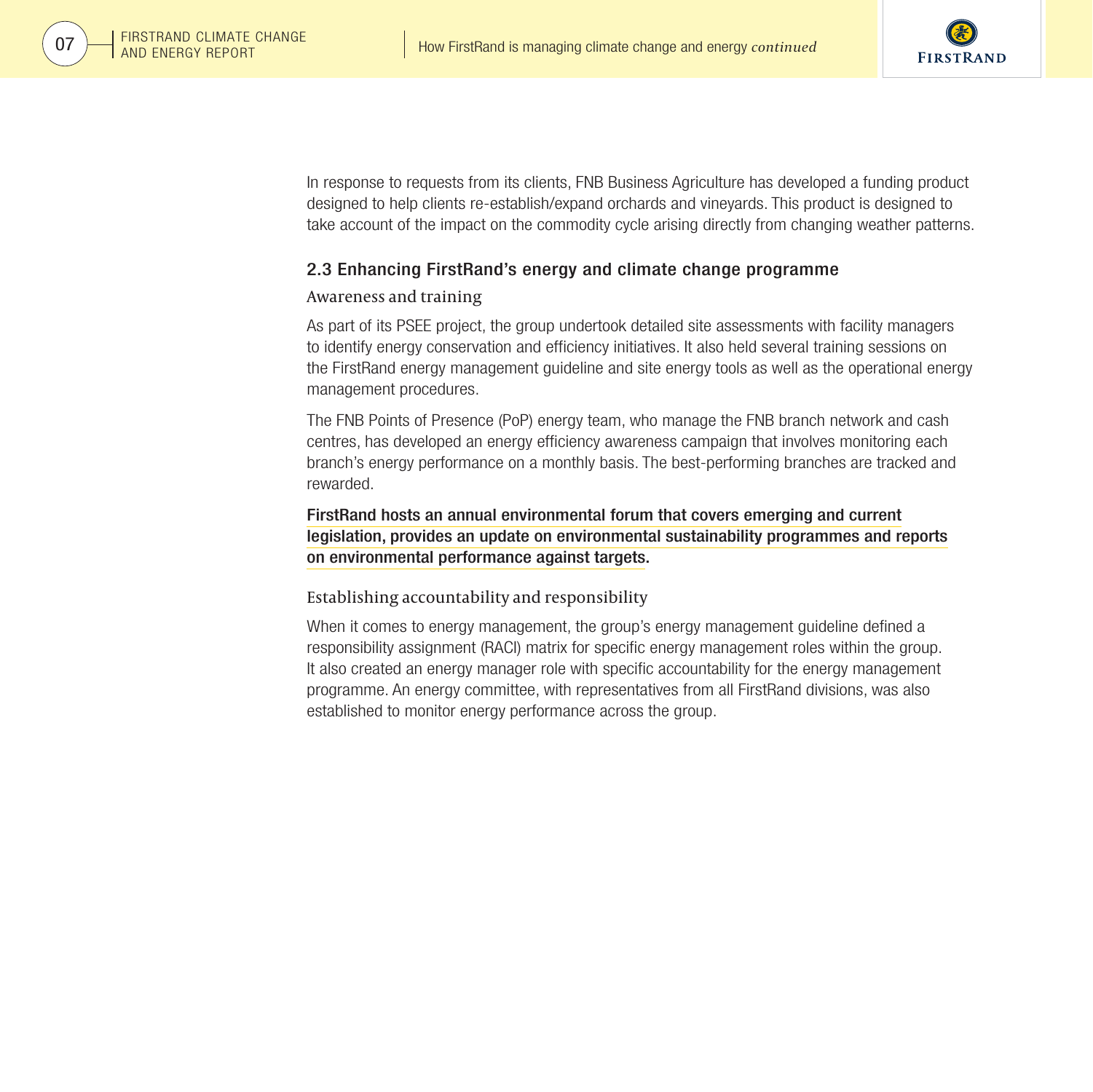



#### Including environmental requirements in the supply chain programme

FirstRand has developed a supplier code of conduct that refers to conduct principles. These include the principle that a supplier must encourage the efficient use of natural resources such as water and energy, and that they may be required to quantify their greenhouse gas emissions in order to understand and manage their carbon footprint.



## FIRSTRAND'S CARBON EMISSIONS PERFORMANCE

FirstRand calculated its carbon footprint using the Greenhouse Gas Protocol, a Corporate Accounting and Reporting Standard (revised edition).

FirstRand has selected an operational control approach to determine its organisational boundary for environmental reporting, which includes the following entities:

- ⊕ South African operations of FirstRand Limited including FNB, RMB, WesBank, Ashburton Investments and FCC;
- International operations of FirstRand Bank Limited in FirstRand EMA Holdings Limited (FREMA) as well as the international representative offices and branches of FirstRand Bank Limited; and
- $\odot$  entities with a shareholding of 50% or more in FirstRand Investment Holdings Limited (FRIHL).

This is the first year that carbon emissions from FRIHL and the international representative offices and branches of FirstRand Bank have been included in the group's carbon footprint.

Emission factors from the 2016 UK Government GHG Conversion Factors for Company Reporting, developed by the UK Department of Energy and Climate Change and the UK Department for Environment, Food and Rural Affairs, have been used. The emission factor for electricity is sourced from the latest Eskom integrated report. The source for the global warming potentials for the gases is the Intergovernmental Panel on Climate Change (IPCC) fourth assessment report, covering a 100-year period.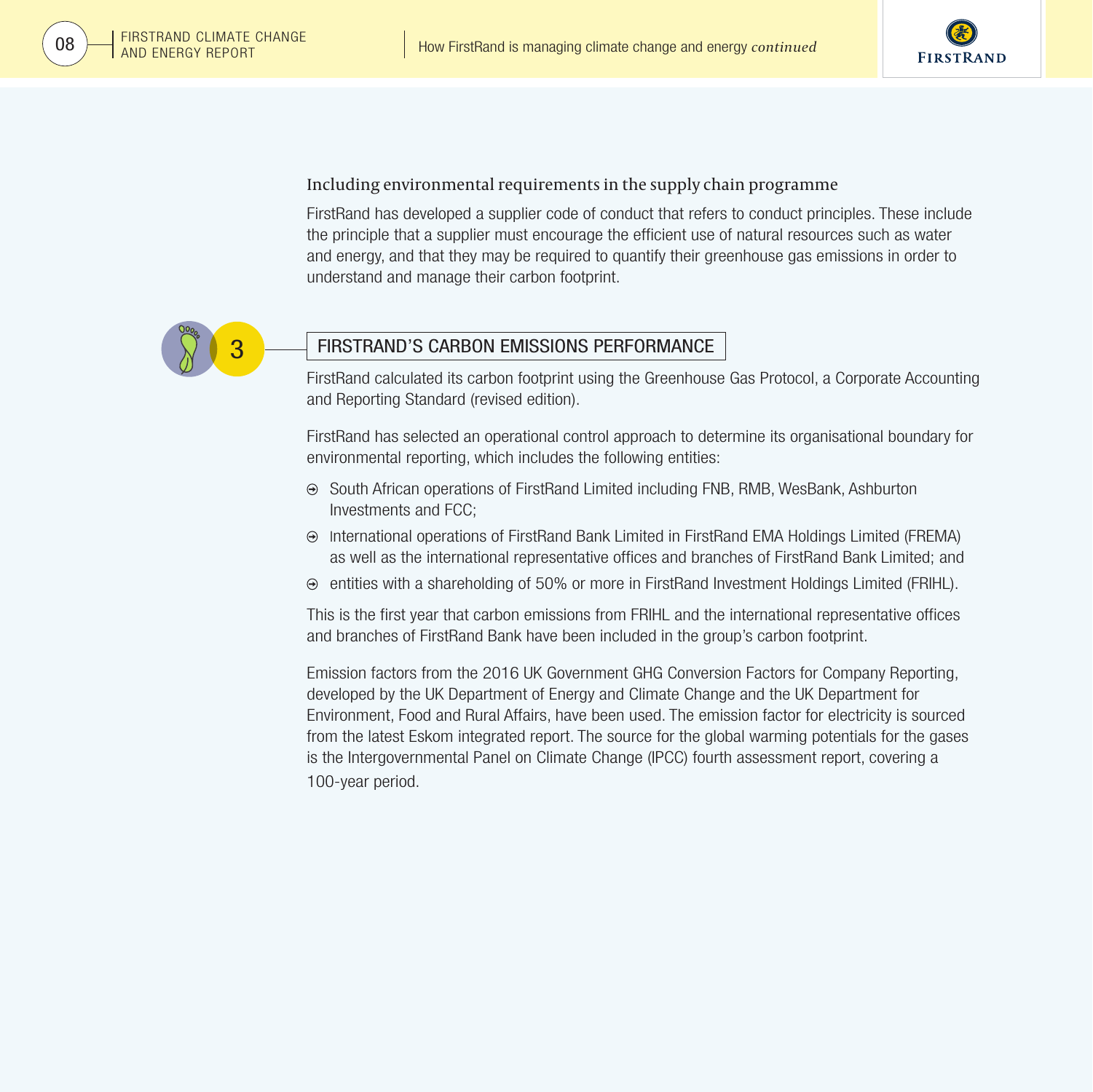

#### Greenhouse gas statement

| Carbon emissions (metric tonnes of CO <sub>2</sub> equivalents)                                                                 | 2016    | 2015    | $\frac{0}{0}$<br>change |
|---------------------------------------------------------------------------------------------------------------------------------|---------|---------|-------------------------|
| Scope 1 emissions                                                                                                               |         |         |                         |
| Fuel use in generators                                                                                                          | 157     | 997     | (84)                    |
| <b>Business fleet travel</b>                                                                                                    | 7098    | 7479    | (5)                     |
| Refrigerants                                                                                                                    | 2 5 6 6 | 1844    | 39                      |
| Scope 2 emissions                                                                                                               |         |         |                         |
| Electricity                                                                                                                     | 246 329 | 253 810 | (3)                     |
| Scope 3 emissions                                                                                                               |         |         |                         |
| Paper use                                                                                                                       | 2470    | 2 3 3 6 | 6                       |
| Business travel (road)                                                                                                          | 5627    | 11 287  | (50)                    |
| Business travel (air)                                                                                                           | 12 873  | 12 627  | 2                       |
| Fuel well-to-tank emissions                                                                                                     | 1 4 3 9 | 1 743   | (17)                    |
| Electricity transmission losses                                                                                                 | 2 4 3 9 | 9857    | (75)                    |
| Total carbon emissions South African operationsLA                                                                               | 280 998 | 301 980 | (7)                     |
| Total carbon emissions (international operations)                                                                               | 17696   | 14 746  | 20                      |
| Total carbon emissions (FRIHL)                                                                                                  | 12 235  | 14 745  | (17)                    |
| Total carbon emissions for all operations including South Africa,<br>rest of Africa and FirstRand Investment Holdings (Pty) Ltd | 310929  | 331 471 | (6)                     |

*LA External limited assurance provided over total carbon emissions for the South African operations.*

The carbon footprint for FirstRand's South African operations represents 90% of the group's total carbon footprint and has been subject to external limited assurance by KPMG.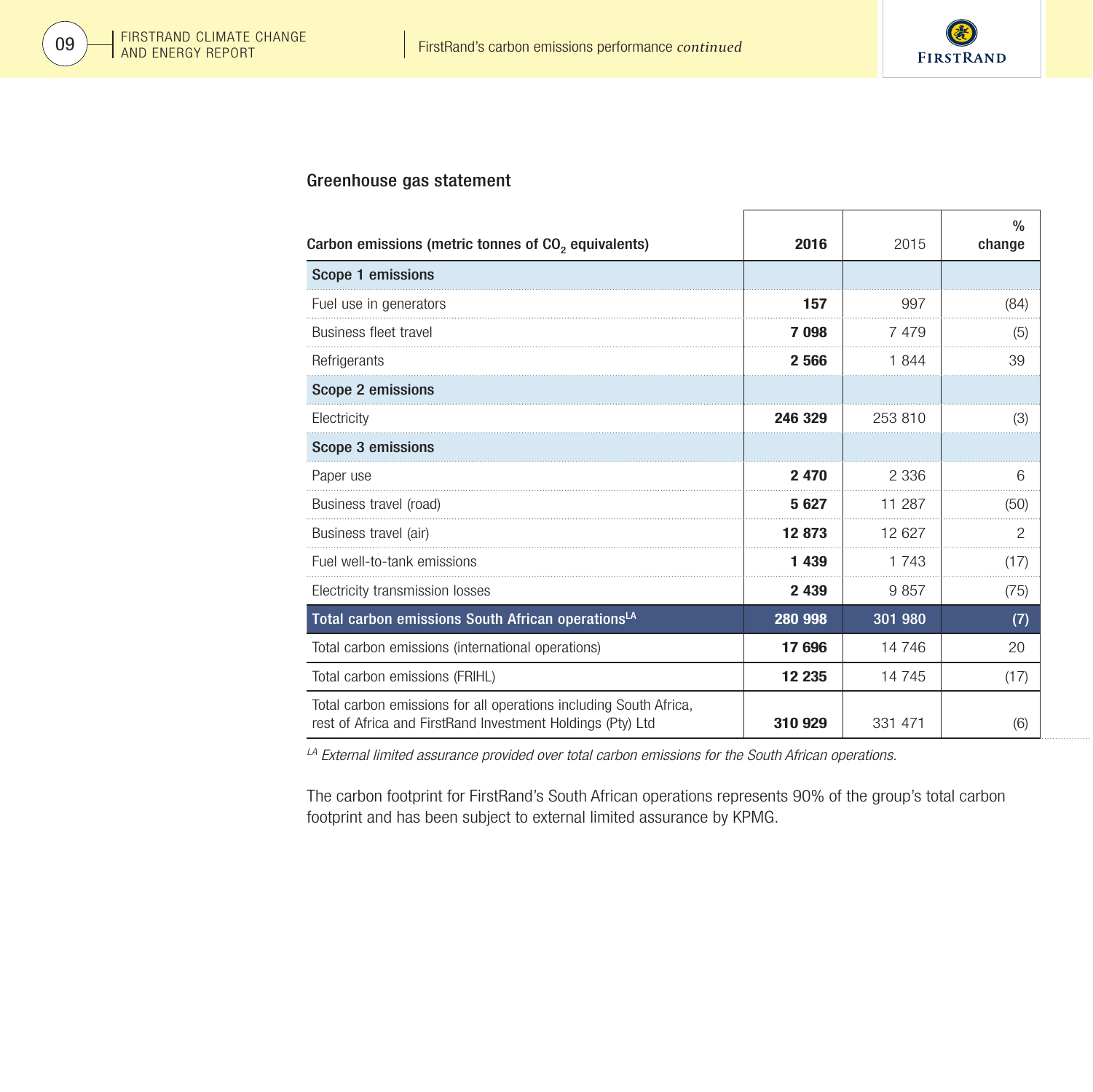

#### Monitoring and evaluating performance

The total carbon footprint for FirstRand's South African operations decreased 7% compared to the previous year. Electricity consumption (including ATMs), which represents approximately 88% of the South African operations' carbon emissions, decreased 3% compared to the previous year. This is partially attributed to the development of a consistent energy management programme across the group, which has allowed FirstRand to achieve energy savings.

The reduction in electricity transmission losses compared to the prior year is a factor of reduced electricity consumption as well as a lower emission factor. Business road travel, which is a combination of reimbursed travel, vehicle rental and car allowances, has also fallen significantly compared to the previous year. This is attributed to the stricter controls on business travel implemented during the reporting period.

During the year, FirstRand tracked its performance against its carbon emission reduction and electricity reduction targets, as follows:

- ⊕ Target 1 relates to the electricity reduction target, specifically a 15% reduction on South African Scope 2 emissions (excluding ATM emissions) by 2020 from a 2015 baseline. Scope 2 emissions represent electricity consumption;
- $\odot$  Target 2 relates to the group's carbon emission reduction target, specifically a 20% reduction on FirstRand South Africa's Scope 1 and 2 carbon emissions (excluding ATMs) by 2020 from a 2015 baseline.

| Performance measure                                                                                                                        | 2016        | $2015*$     | % change |
|--------------------------------------------------------------------------------------------------------------------------------------------|-------------|-------------|----------|
| Electricity consumption in FirstRand SA operations excluding<br>ATMs (KWh)                                                                 | 236 318 465 | 241 364 655 |          |
| Target 1: 15% reduction on South African Scope 2 emissions<br>(excluding ATM emissions) by 2020 from 2015 baseline<br>(tCO <sub>2</sub> e) | 238 681     | 248 605     | (4       |
| Target 2: 20% reduction on FirstRand South Africa's Scope 1<br>and 2 carbon emissions (excluding ATMs) by 2020 from<br>2015 baseline       | 248 502     | 258 925     | 14       |

*\* 2015 baseline target figures were restated due to change in data source.*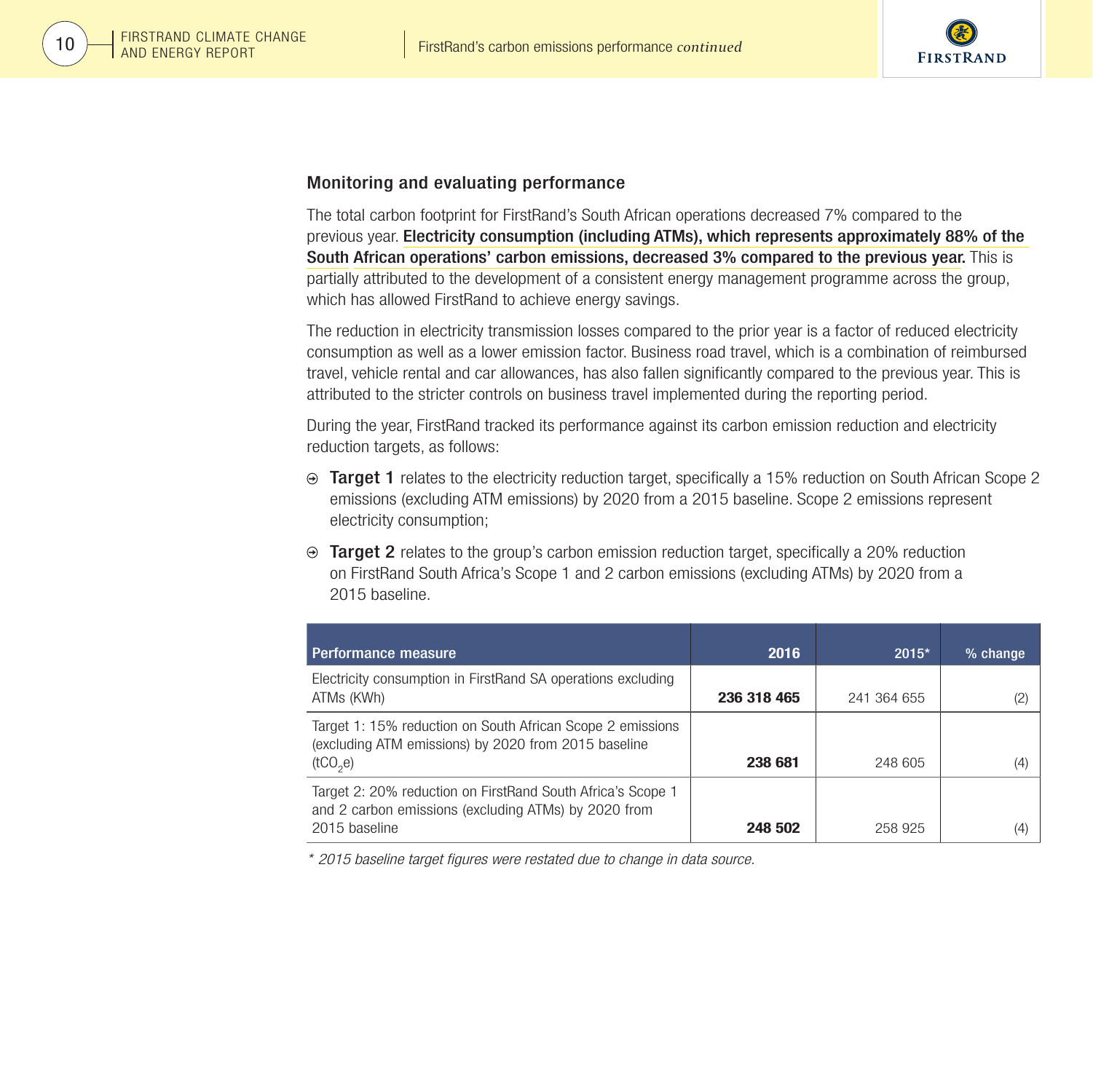



FirstRand performed well in the 2015 Carbon Disclosure Project (CDP) report results, **achieving two** awards: a Gold Award for appearing on the Carbon Disclosure Leadership Index for six years or more and a second award for appearing on the Carbon Disclosure Performance Index for six years or more. The group also scored 99 out of a possible 100 points for disclosure in the 2015 CDP ranking, and received an A ranking for its performance on climate change risk and emissions over the same period.



## Looking ahead

FirstRand has been working closely with the United Nations Environment Programme Finance Initiative on proposed guidance for measuring and reporting financed emissions.

In the next financial year, it will implement an automated carbon footprint activity data collection, collation and carbon emissions calculation system. This system will acquire activity data through automated feeds from various sources, verify the data based on defined business rules and calculate the group's carbon emissions. Automating this process will reduce the complexity and cost of managing multiple data sources, as well as the time-consuming manual processes currently in place.

In addition, the FirstRand group will continue to drive its current initiatives while continuously identifying new opportunities to help the group meet its targets.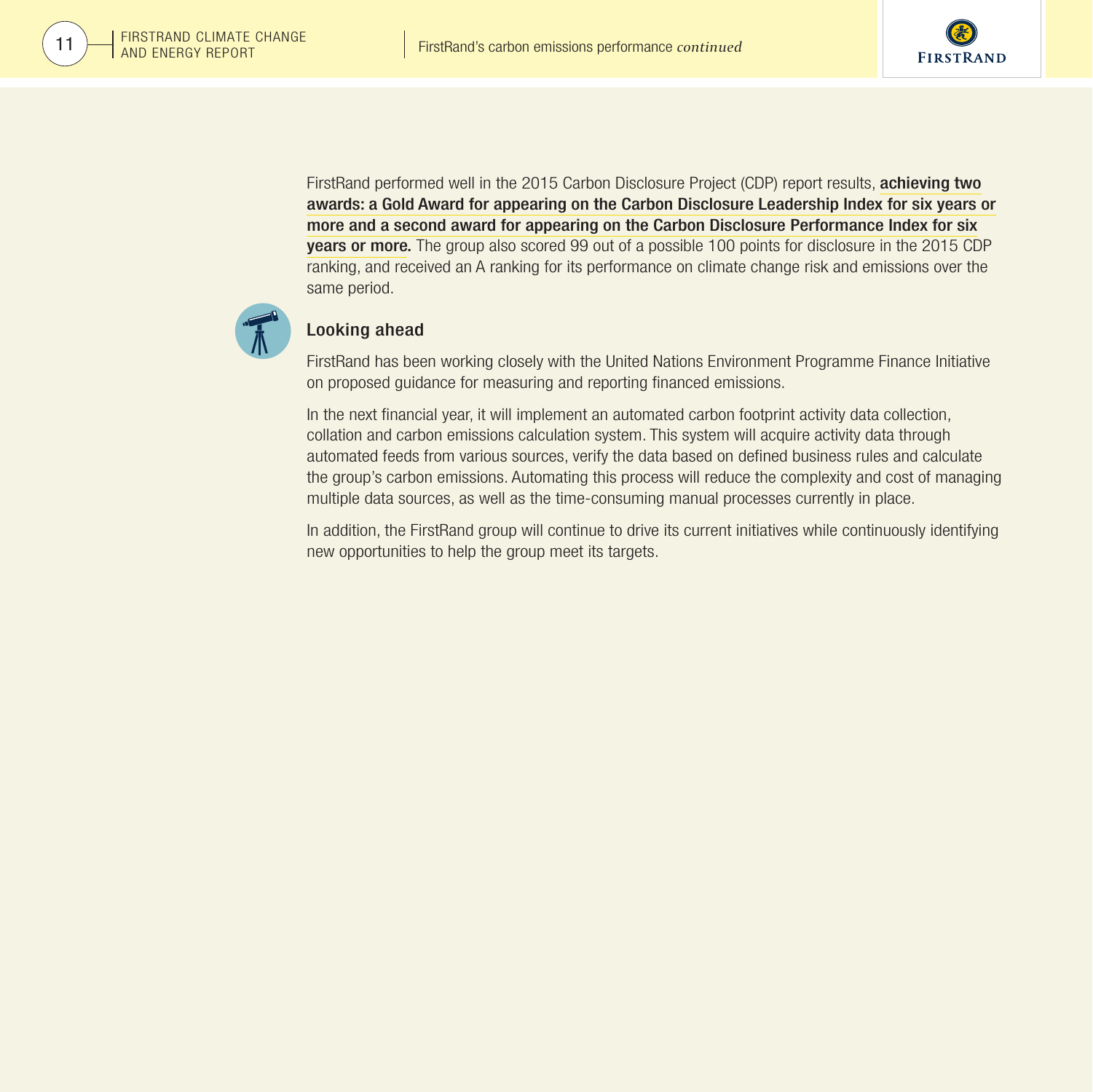



## INDEPENDENT ASSURANCE PROVIDER'S LIMITED ASSURANCE REPORT ON THE GREENHOUSE GAS (GHG) STATEMENT

## To the directors of FirstRand Limited

We have undertaken a limited assurance engagement of the total carbon emissions data, marked with LA, disclosed in the GHG statement on page 9 in the FirstRand climate change and energy report for the year ended 30 June 2016 (the report). This engagement was conducted by a multidisciplinary team with relevant experience in carbon and sustainability assurance.

## FirstRand's responsibility for the GHG statement

The directors of FirstRand are responsible for the preparation of the GHG statement in accordance with the World Business Council for Sustainable Development/World Resources Institute Greenhouse Gas Reporting Guidelines. This responsibility includes the design, implementation and maintenance of internal controls relevant to the preparation of a GHG statement that is free from material misstatement, whether due to fraud or error.

GHG quantification is subject to inherent uncertainty because of incomplete scientific knowledge used to determine emissions factors and the values needed to combine emissions of different gases.

## Our independence and quality control

We have complied with the independence and all other ethical requirements of the Code of Professional Conduct for Registered Auditors issued by the Independent Regulatory Board for Auditors (IRBA) that is consistent with the International Ethics Standards Board for Accountants Code of Ethics for Professional Accountants (Part A and B), which is founded on fundamental principles of integrity, objectivity, professional competence and due care, confidentiality and professional behaviour.

KPMG Services Proprietary Limited applies the International Standard on Quality Control 1 and accordingly maintains a comprehensive system of quality control including documented policies and

procedures regarding compliance with ethical requirements, professional standards and applicable legal and regulatory requirements.

## Our responsibility

Our responsibility is to express a limited assurance conclusion on the total carbon emissions data contained in the report, based on the procedures we have performed and the evidence we have obtained. We conducted our limited assurance engagement in accordance with the International Standard on Assurance Engagements 3410, Assurance Engagements on Greenhouse Gas Statements (ISAE 3410), issued by the International Auditing and Assurance Standards Board. That standard requires that we plan and perform this engagement to obtain limited assurance about whether the GHG statement is free from material misstatement.

A limited assurance engagement undertaken in accordance with ISAE 3410 involves assessing the suitability in the circumstances of FirstRand's use of the World Business Council for Sustainable Development/World Resources Institute Greenhouse Gas Reporting Guidelines as the basis for the preparation of the GHG statement, assessing the risks of material misstatement of the GHG statement whether due to fraud or error, responding to the assessed risks as necessary in the circumstances, and evaluating the overall presentation of the GHG statement. A limited assurance engagement is substantially less in scope than a reasonable assurance engagement in relation to both the risk assessment procedures, including an understanding of internal control, and the procedures performed in response to the assessed risks.

The procedures we performed were based on our professional judgment and included inquiries, observation of processes performed, inspection of documents, analytical procedures, evaluating the appropriateness of quantification methods and reporting policies, and agreeing or reconciling with underlying records.